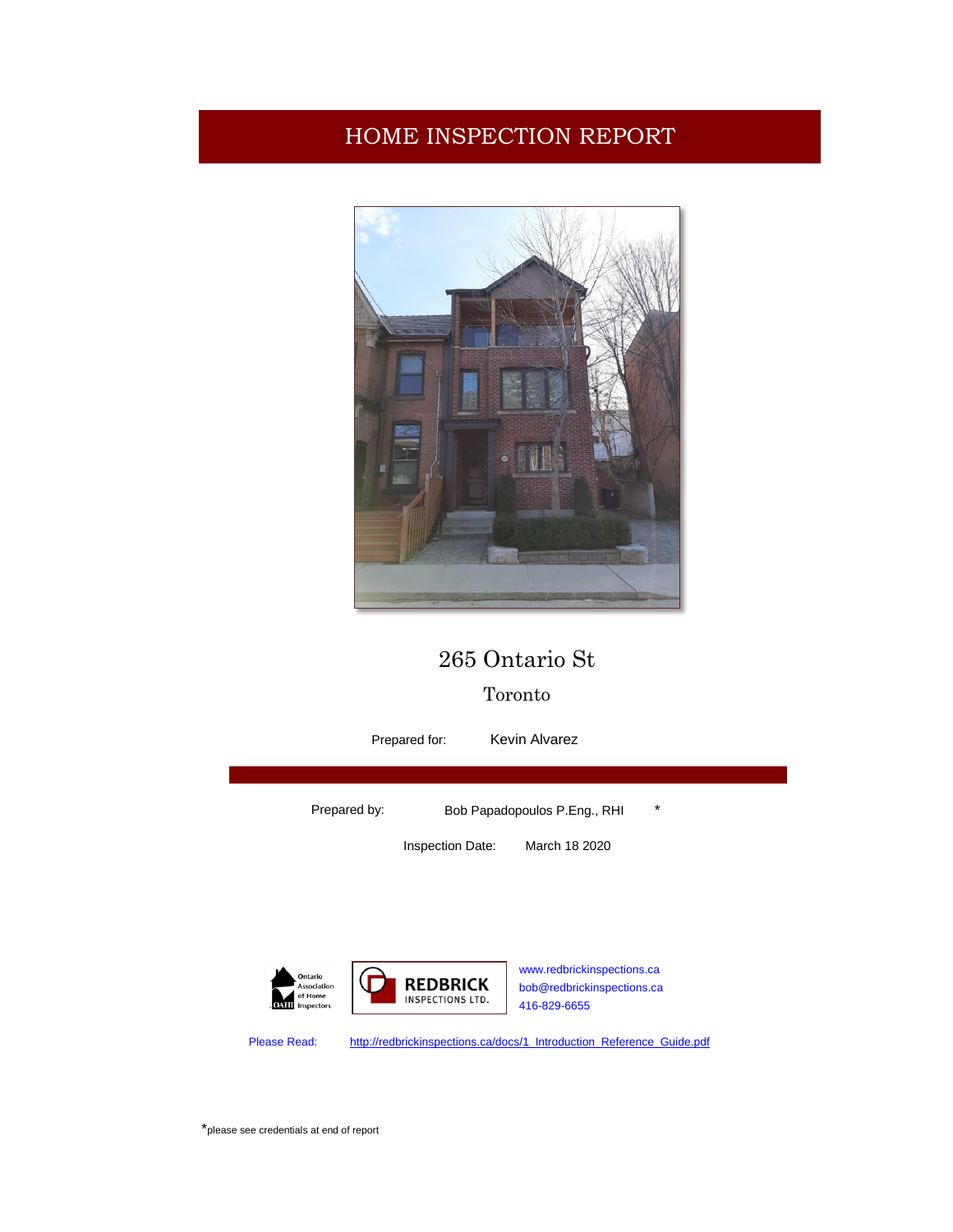| 265 Ontario St                                                                                                                                  | Toronto                         | <b>SUMMARY &amp; REDERICK</b>                                                                                                                                                                                                                                                         |                       |                                                   |                                              | March 18 2020 |
|-------------------------------------------------------------------------------------------------------------------------------------------------|---------------------------------|---------------------------------------------------------------------------------------------------------------------------------------------------------------------------------------------------------------------------------------------------------------------------------------|-----------------------|---------------------------------------------------|----------------------------------------------|---------------|
|                                                                                                                                                 |                                 | <b>SIGNIFICANT ITEMS</b>                                                                                                                                                                                                                                                              |                       |                                                   |                                              |               |
| This page should not be considered as the complete report.<br>Please read all other forms contained within the Home<br><b>Inspection Report</b> |                                 |                                                                                                                                                                                                                                                                                       |                       | For the purposes of this report,<br>to be facing: | the front of the house is considered<br>West |               |
| <b>ROOFING</b>                                                                                                                                  |                                 | 8-yr-old high quality asphalt shingles with a typical life expectancy of 30-yrs. 8-yr-old flat<br>roof surface with a typical life expectancy of over 20-yrs.                                                                                                                         |                       |                                                   |                                              |               |
| <b>IEXTERIOR</b>                                                                                                                                | Overall well maintained.        |                                                                                                                                                                                                                                                                                       |                       |                                                   |                                              |               |
| <b>STRUCTURE</b>                                                                                                                                | <b>Overall well built house</b> |                                                                                                                                                                                                                                                                                       |                       |                                                   |                                              |               |
| <b>ELECTRICAL</b>                                                                                                                               |                                 | The 200 AMP service size is adequate and the wiring is copper grounded.                                                                                                                                                                                                               |                       |                                                   |                                              |               |
| <b>HEATING</b>                                                                                                                                  |                                 | 8-yr-old high-efficiency forced-air gas furnace with a typical life expectancy of 20-yrs.                                                                                                                                                                                             |                       |                                                   |                                              |               |
| COOLING/<br><b>HEAT PUMPS</b>                                                                                                                   |                                 | 3-yr-old air-conditioner with a typical life expectancy of 15-yrs.                                                                                                                                                                                                                    |                       |                                                   |                                              |               |
| <b>INSULATION/</b><br><b>VENTILATION</b>                                                                                                        |                                 | Restricted access to roof and wall spaces therefore insulation not determined. House<br>built in 2012 therefore insulation expected to be code compliant.                                                                                                                             |                       |                                                   |                                              |               |
| <b>PI UMBING</b>                                                                                                                                |                                 | Overall good water pressure with copper and plastic supply piping. The main waste drain<br>includes a backflow valve. The washrooms and kitchen are in good repair.                                                                                                                   |                       |                                                   |                                              |               |
| <b>INTERIOR</b>                                                                                                                                 | of basement leaking.            | Overall well maintained. The foundation has been damp-proofed which will minimize risk                                                                                                                                                                                                |                       |                                                   |                                              |               |
|                                                                                                                                                 |                                 |                                                                                                                                                                                                                                                                                       | <b>OVERALL RATING</b> |                                                   |                                              |               |
|                                                                                                                                                 |                                 | The following rating reflects both the original quality of construction and the overall current condition of the<br>home, based on a comparison to similar homes.                                                                                                                     |                       |                                                   |                                              |               |
| $\Box$                                                                                                                                          | $\Box$<br>□                     | $\Box$                                                                                                                                                                                                                                                                                | $\Box$                | $\Box$                                            | □                                            | □             |
| <b>Below Typical</b>                                                                                                                            |                                 |                                                                                                                                                                                                                                                                                       | <b>Typical</b>        |                                                   | Above Typical                                |               |
|                                                                                                                                                 | www.redbrickinspections.ca      | Prior to reviewing the Home Inspection Report please read the Terms and Conditions of the Home Inspection<br>and the Standards of Practice of the Ontario Association of Home and Property Inspectors available online at<br>content/uploads/2015/06/StandardsofPractice-OAHI-Rev.pdf |                       | http://redbrickinspections.ca/wp-                 |                                              |               |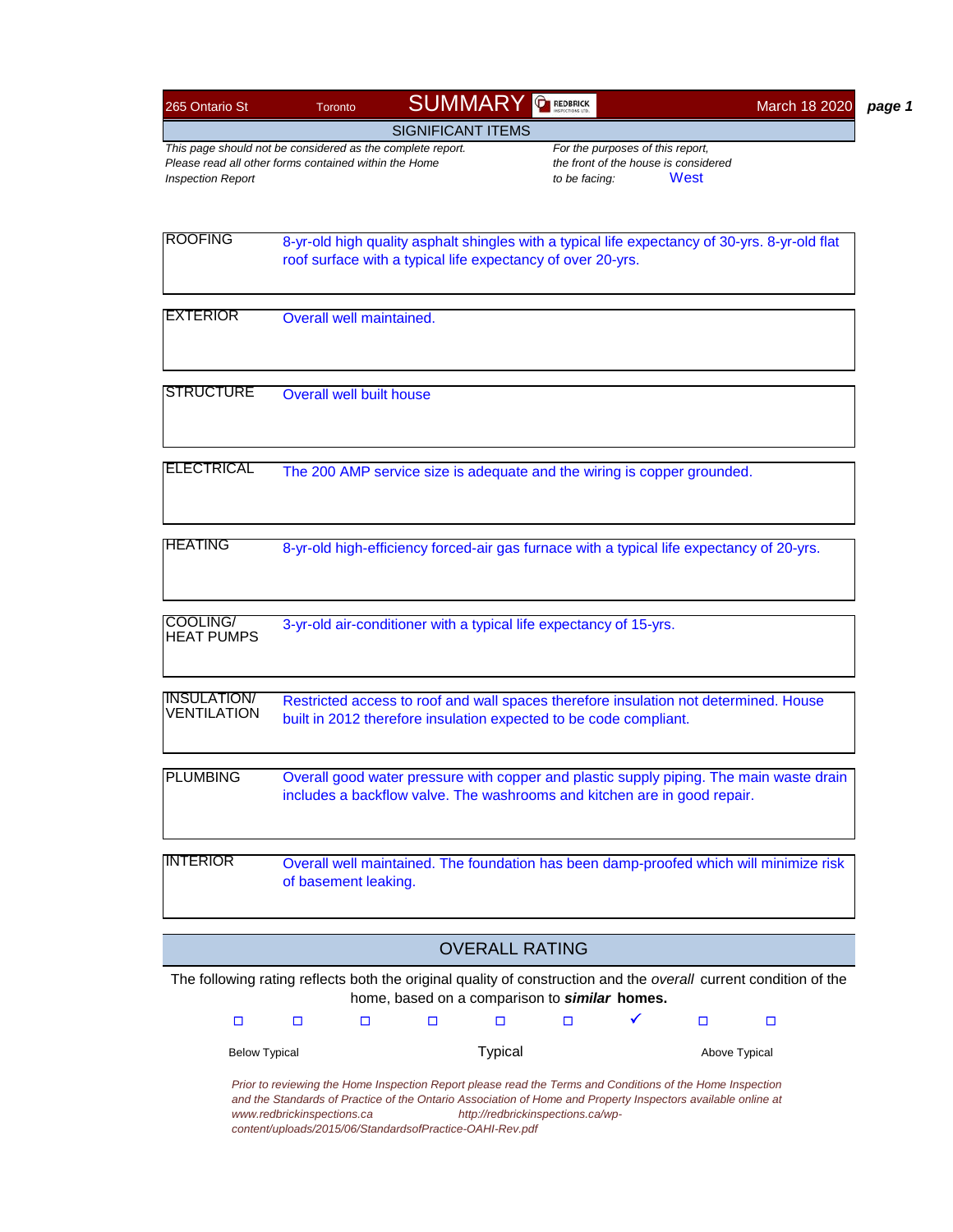| <b>REFERENCE LINK</b>                          |                                         | http://redbrickinspections.ca/docs/2_Roofing_Reference_Guide.pdf                              |          |                            |               |
|------------------------------------------------|-----------------------------------------|-----------------------------------------------------------------------------------------------|----------|----------------------------|---------------|
| 265 Ontario St                                 |                                         | <b>ROOFING/Chimneys</b>                                                                       | REDBRICK |                            | March 18 2020 |
|                                                |                                         | <b>Description</b>                                                                            |          |                            |               |
| Roofing Material:                              | Location:                               | Leakage Probability:                                                                          |          | Chimney(s) Type:           | Location:     |
| <b>Asphalt Shingles:</b>                       | Slope:                                  | Low                                                                                           |          |                            |               |
| <b>Modified Bitumen:</b>                       | Flat:                                   | Low                                                                                           |          |                            |               |
| <b>Modified Bitumen:</b>                       | Porch(s):                               | Low                                                                                           |          |                            |               |
|                                                |                                         | Limitations                                                                                   |          |                            |               |
| Roof Inspected By:                             |                                         | Access Limited By:                                                                            |          | Chimney Access Limited By: |               |
| <b>Binoculars</b>                              | <b>Height</b>                           |                                                                                               |          |                            |               |
|                                                |                                         | Observations/Recommendations                                                                  |          |                            |               |
|                                                |                                         |                                                                                               |          |                            |               |
| Sloped Surface: overall surface in good repair |                                         |                                                                                               |          |                            |               |
|                                                |                                         |                                                                                               |          |                            |               |
|                                                |                                         |                                                                                               |          |                            |               |
|                                                |                                         |                                                                                               |          |                            |               |
|                                                |                                         |                                                                                               |          |                            |               |
|                                                |                                         |                                                                                               |          |                            |               |
|                                                |                                         |                                                                                               |          |                            |               |
|                                                | Flat Surface: not visible due to height | Google Map appears roof is in good repair                                                     |          |                            |               |
|                                                |                                         |                                                                                               |          |                            |               |
|                                                |                                         |                                                                                               |          |                            |               |
|                                                |                                         |                                                                                               |          |                            |               |
|                                                |                                         |                                                                                               |          |                            |               |
|                                                |                                         |                                                                                               |          |                            |               |
|                                                |                                         |                                                                                               |          |                            |               |
|                                                |                                         | 265 Ontario Street                                                                            |          |                            |               |
|                                                |                                         |                                                                                               |          |                            |               |
|                                                |                                         |                                                                                               |          |                            |               |
|                                                |                                         |                                                                                               |          |                            |               |
|                                                |                                         |                                                                                               |          |                            |               |
|                                                |                                         |                                                                                               |          |                            |               |
|                                                |                                         |                                                                                               |          |                            |               |
|                                                |                                         |                                                                                               |          |                            |               |
|                                                |                                         |                                                                                               |          |                            |               |
|                                                |                                         |                                                                                               |          |                            |               |
|                                                |                                         |                                                                                               |          |                            |               |
|                                                |                                         |                                                                                               |          |                            |               |
|                                                |                                         |                                                                                               |          |                            |               |
|                                                |                                         |                                                                                               |          |                            |               |
|                                                |                                         | Note: Recommend Annual Maintenance Contract for Roof Surface, Flashing Details and Chimney(s) |          |                            |               |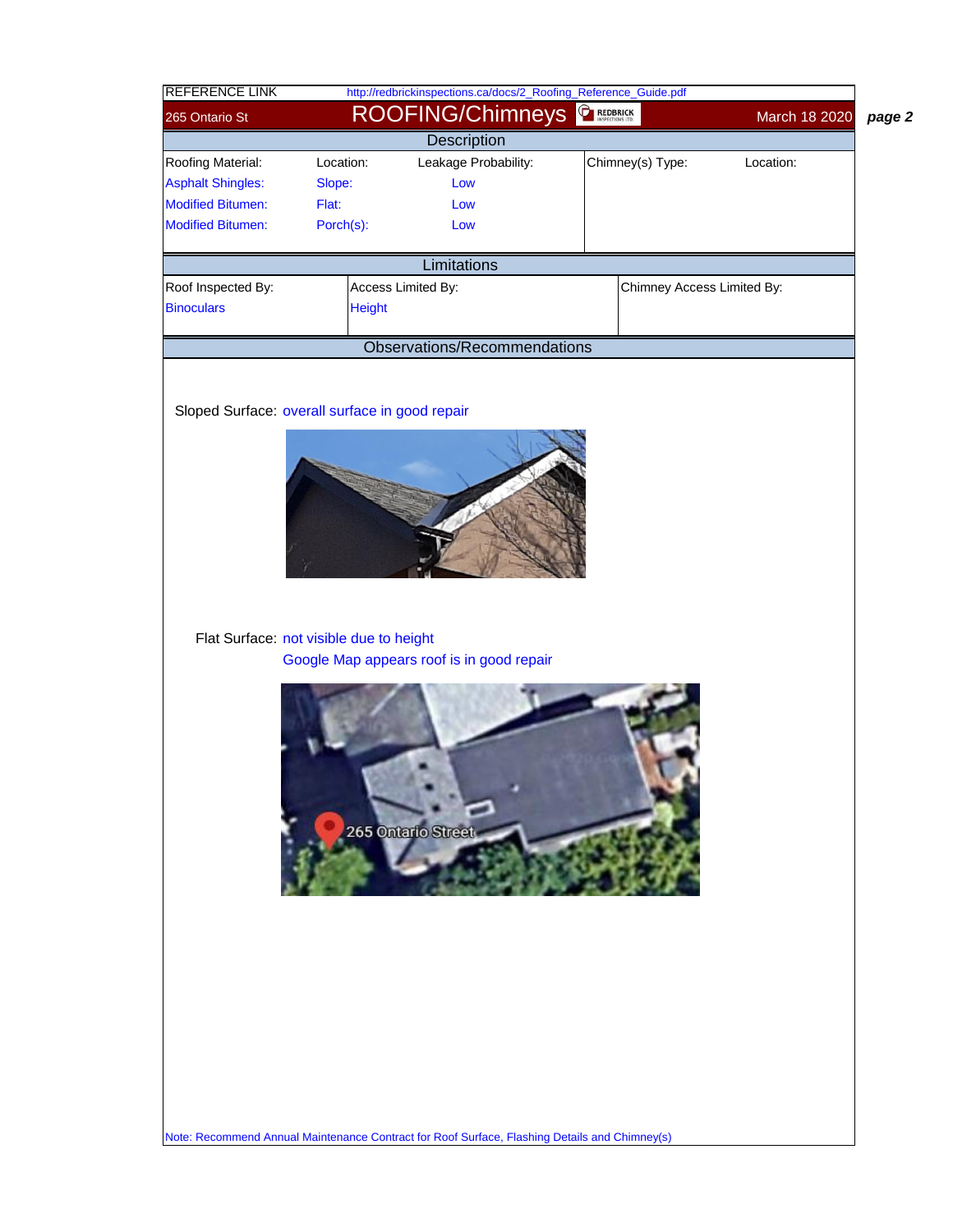| REFERENCE LINK                                                                                      | http://redbrickinspections.ca/docs/3_Exterior_Reference_Guide.pdf                                                        |                                        |                                                                                             |        |
|-----------------------------------------------------------------------------------------------------|--------------------------------------------------------------------------------------------------------------------------|----------------------------------------|---------------------------------------------------------------------------------------------|--------|
| 265 Ontario St                                                                                      | <b>EXTERIOR</b>                                                                                                          | <b>REDBRICK</b>                        | March 18 2020                                                                               | page 3 |
|                                                                                                     | <b>Description</b>                                                                                                       |                                        |                                                                                             |        |
| Gutters & Downspouts:<br>Aluminum:                                                                  | Downspout(s) Discharge:<br><b>Above Grade</b>                                                                            | Lot Topography:<br>Flat                | Walls & Wall Structures:<br><b>Brick</b><br><b>Stucco</b><br><b>Concrete Retaining Wall</b> |        |
|                                                                                                     | <b>Limitations</b>                                                                                                       |                                        |                                                                                             |        |
| <b>Exterior Inspection from Ground Level</b>                                                        |                                                                                                                          | <b>Restricted Access Under Deck(s)</b> |                                                                                             |        |
| <b>Restricted Access Under Porch(es)</b>                                                            |                                                                                                                          |                                        |                                                                                             |        |
|                                                                                                     | <b>Observations/Recommendations</b>                                                                                      |                                        |                                                                                             |        |
| **Walk(s)/Driveway(s): overall in good repair                                                       | RETAINING WALL: overall in good repair                                                                                   |                                        |                                                                                             |        |
|                                                                                                     | WALL SURFACES: overall in good repair<br>DOORS/WINDOWS: overall in good repair, repair calking along bottom of rear door |                                        |                                                                                             |        |
|                                                                                                     |                                                                                                                          |                                        |                                                                                             |        |
|                                                                                                     | PORCH overall in good repair, minor column repairs at base                                                               |                                        |                                                                                             |        |
|                                                                                                     | DECK overall in good repair<br><b>BALCONY: overall in good repair</b><br>scupper drain requires cleaning                 |                                        |                                                                                             |        |
| Note: Maintain Gutters & Downspouts annually. Extend Downspouts at least 6-feet away from the house |                                                                                                                          |                                        |                                                                                             |        |

\*\* Any or all these items may contribute to **Basement Leakage**. Please see Interior Form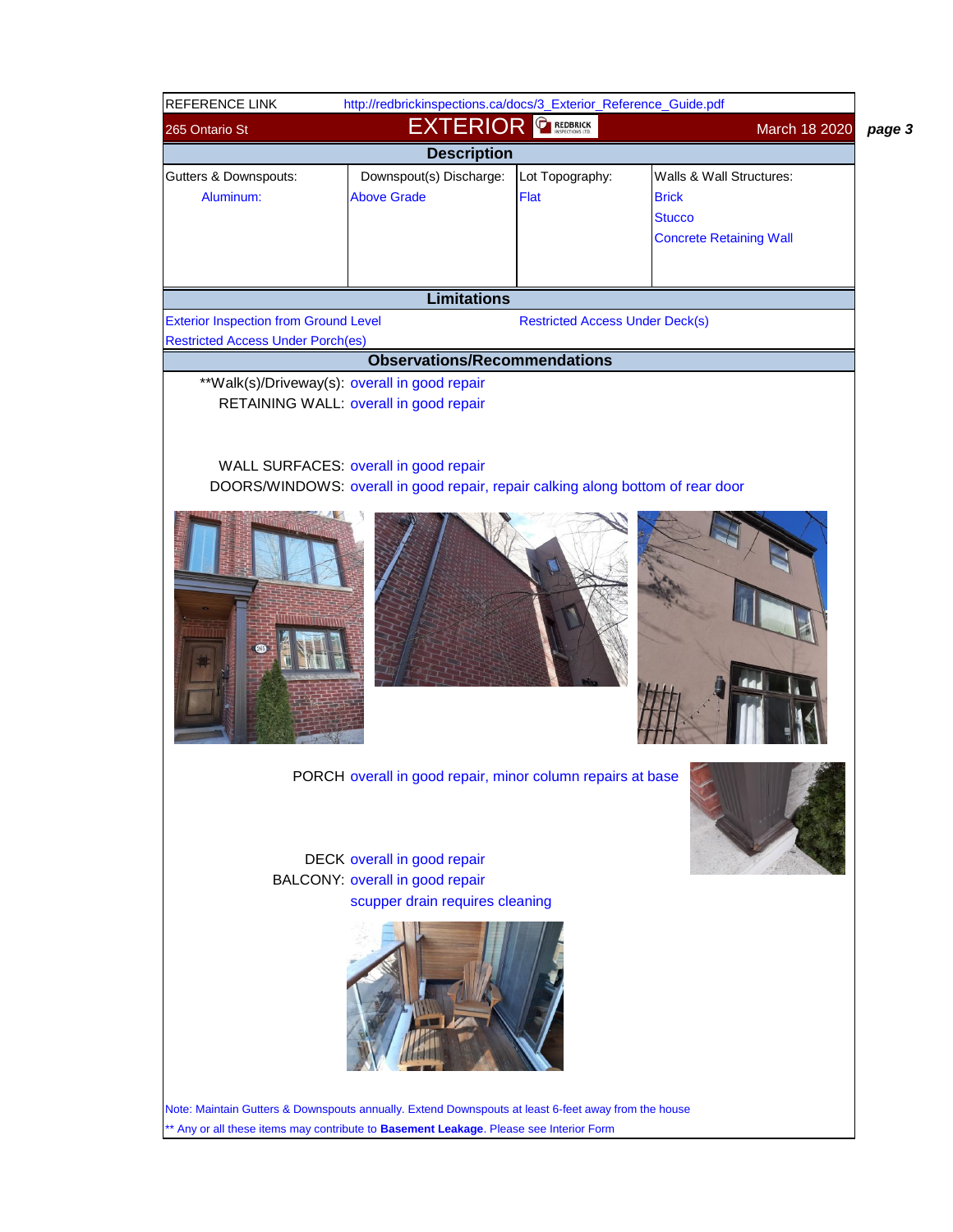| <b>STRUCTURE</b><br><b>REDBRICK</b><br>March 18 2020<br>265 Ontario St<br><b>Description</b><br>Floor:<br>Walls:<br>Configuration:<br>Foundations:<br>Roof/Ceiling Framing:<br><b>Wood Joists</b><br><b>No Access</b><br><b>Masonry Block</b><br><b>Basement:</b><br><b>Wood Frame(Brick Veneer)</b><br><b>Wood Frame(Stucco Finish)</b><br><b>Limitations</b><br>Restricted Access to:<br>Foundation Wall Not Visible:<br>99 %<br><b>Wall Space</b><br><b>Roof Space</b><br><b>Flat Roof Space</b><br><b>Observations/Recommendations</b> | page 4 |
|--------------------------------------------------------------------------------------------------------------------------------------------------------------------------------------------------------------------------------------------------------------------------------------------------------------------------------------------------------------------------------------------------------------------------------------------------------------------------------------------------------------------------------------------|--------|
|                                                                                                                                                                                                                                                                                                                                                                                                                                                                                                                                            |        |
|                                                                                                                                                                                                                                                                                                                                                                                                                                                                                                                                            |        |
|                                                                                                                                                                                                                                                                                                                                                                                                                                                                                                                                            |        |
|                                                                                                                                                                                                                                                                                                                                                                                                                                                                                                                                            |        |
|                                                                                                                                                                                                                                                                                                                                                                                                                                                                                                                                            |        |
|                                                                                                                                                                                                                                                                                                                                                                                                                                                                                                                                            |        |
|                                                                                                                                                                                                                                                                                                                                                                                                                                                                                                                                            |        |
|                                                                                                                                                                                                                                                                                                                                                                                                                                                                                                                                            |        |
|                                                                                                                                                                                                                                                                                                                                                                                                                                                                                                                                            |        |
|                                                                                                                                                                                                                                                                                                                                                                                                                                                                                                                                            |        |
|                                                                                                                                                                                                                                                                                                                                                                                                                                                                                                                                            |        |
|                                                                                                                                                                                                                                                                                                                                                                                                                                                                                                                                            |        |
|                                                                                                                                                                                                                                                                                                                                                                                                                                                                                                                                            |        |
|                                                                                                                                                                                                                                                                                                                                                                                                                                                                                                                                            |        |
|                                                                                                                                                                                                                                                                                                                                                                                                                                                                                                                                            |        |
| overall well built house                                                                                                                                                                                                                                                                                                                                                                                                                                                                                                                   |        |
|                                                                                                                                                                                                                                                                                                                                                                                                                                                                                                                                            |        |
|                                                                                                                                                                                                                                                                                                                                                                                                                                                                                                                                            |        |
| Termites: the house is located in a termite neighbourhood-recommend inspection by                                                                                                                                                                                                                                                                                                                                                                                                                                                          |        |
| specialist approx. 1-per-2-yrs.<br>overall since house is newer risk is low                                                                                                                                                                                                                                                                                                                                                                                                                                                                |        |
| presently no signs of termites or damage observed                                                                                                                                                                                                                                                                                                                                                                                                                                                                                          |        |
|                                                                                                                                                                                                                                                                                                                                                                                                                                                                                                                                            |        |
|                                                                                                                                                                                                                                                                                                                                                                                                                                                                                                                                            |        |
|                                                                                                                                                                                                                                                                                                                                                                                                                                                                                                                                            |        |
|                                                                                                                                                                                                                                                                                                                                                                                                                                                                                                                                            |        |
|                                                                                                                                                                                                                                                                                                                                                                                                                                                                                                                                            |        |
|                                                                                                                                                                                                                                                                                                                                                                                                                                                                                                                                            |        |
|                                                                                                                                                                                                                                                                                                                                                                                                                                                                                                                                            |        |
|                                                                                                                                                                                                                                                                                                                                                                                                                                                                                                                                            |        |
|                                                                                                                                                                                                                                                                                                                                                                                                                                                                                                                                            |        |
|                                                                                                                                                                                                                                                                                                                                                                                                                                                                                                                                            |        |
|                                                                                                                                                                                                                                                                                                                                                                                                                                                                                                                                            |        |
|                                                                                                                                                                                                                                                                                                                                                                                                                                                                                                                                            |        |
|                                                                                                                                                                                                                                                                                                                                                                                                                                                                                                                                            |        |
|                                                                                                                                                                                                                                                                                                                                                                                                                                                                                                                                            |        |
|                                                                                                                                                                                                                                                                                                                                                                                                                                                                                                                                            |        |
|                                                                                                                                                                                                                                                                                                                                                                                                                                                                                                                                            |        |
|                                                                                                                                                                                                                                                                                                                                                                                                                                                                                                                                            |        |
|                                                                                                                                                                                                                                                                                                                                                                                                                                                                                                                                            |        |
|                                                                                                                                                                                                                                                                                                                                                                                                                                                                                                                                            |        |
|                                                                                                                                                                                                                                                                                                                                                                                                                                                                                                                                            |        |
|                                                                                                                                                                                                                                                                                                                                                                                                                                                                                                                                            |        |
|                                                                                                                                                                                                                                                                                                                                                                                                                                                                                                                                            |        |
|                                                                                                                                                                                                                                                                                                                                                                                                                                                                                                                                            |        |
|                                                                                                                                                                                                                                                                                                                                                                                                                                                                                                                                            |        |
|                                                                                                                                                                                                                                                                                                                                                                                                                                                                                                                                            |        |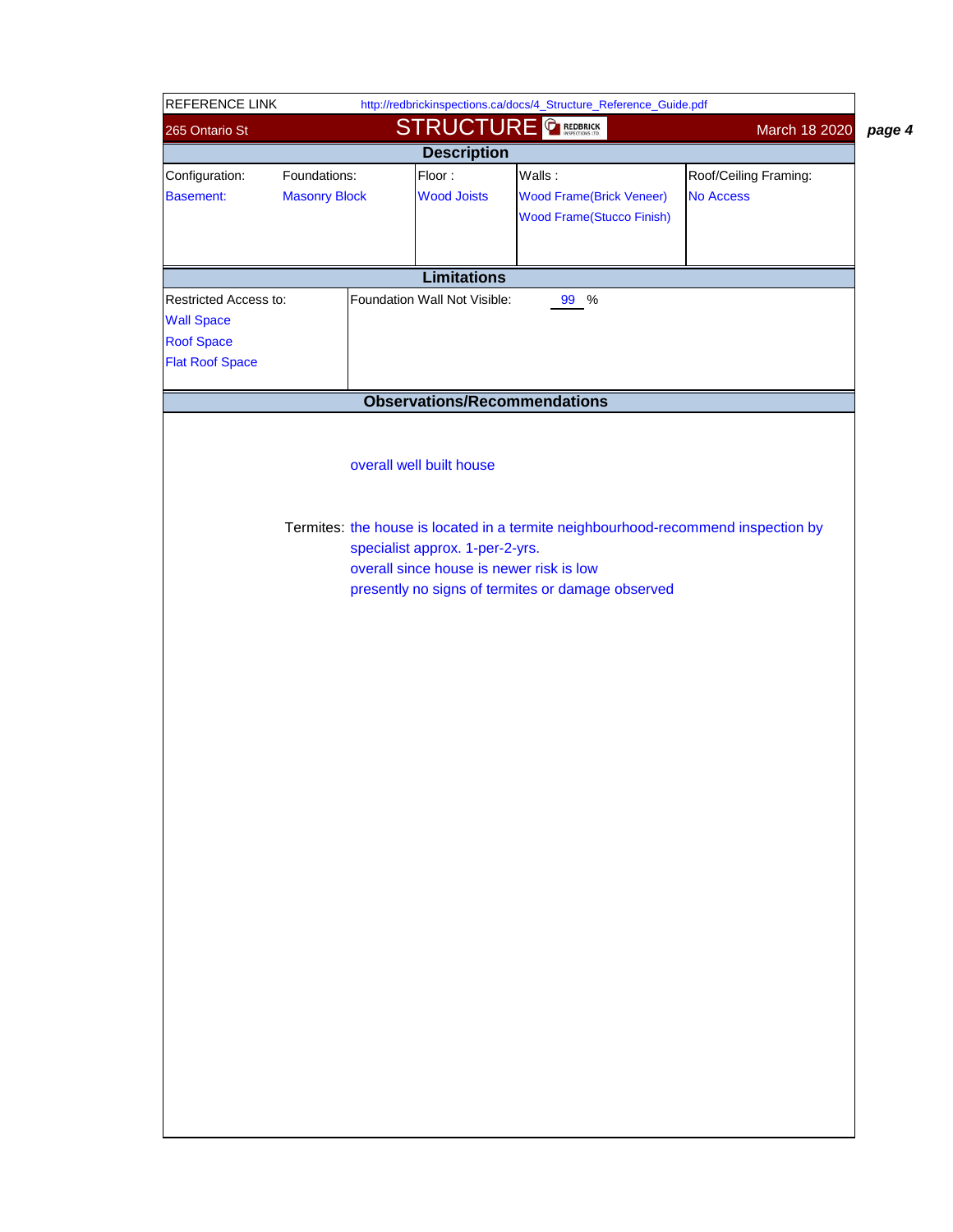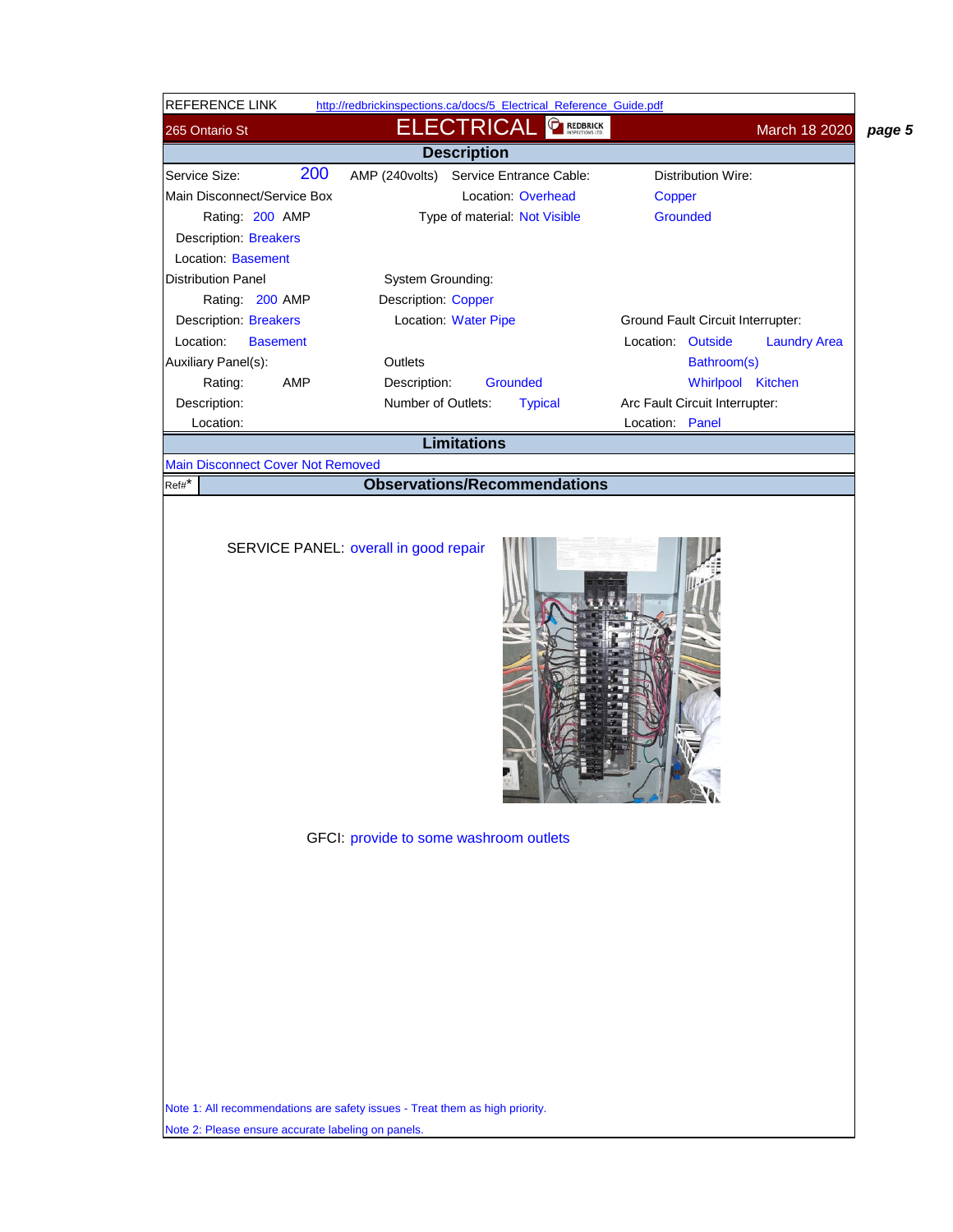| REFERENCE LINK                                 |      | http://redbrickinspections.ca/docs/6_Heating_Reference_Guide.pdf |                        |                            |                       |
|------------------------------------------------|------|------------------------------------------------------------------|------------------------|----------------------------|-----------------------|
| 265 Ontario St                                 |      | HEATING <b>GREDBRICK</b>                                         |                        |                            | March 18 2020         |
|                                                |      | <b>Description</b>                                               |                        |                            |                       |
| Description:                                   |      | Efficiency: Rated Input:<br>Approx. Age:                         | Life Expectancy: Fuel: |                            | Shut Off at:          |
| <b>Forced Air Furnace:</b>                     | High | 80 x1000BTU/hr 8 yrs.                                            | 20 yrs.                | Gas                        | <b>Meter-Exterior</b> |
| <b>Electric Radiant Heat:</b>                  |      |                                                                  |                        |                            |                       |
|                                                |      |                                                                  |                        |                            |                       |
|                                                |      |                                                                  |                        |                            |                       |
| Exhaust Vent Arrangement:                      |      | <b>Plastic Through-Wall Vent</b>                                 |                        |                            |                       |
|                                                |      | <b>Limitations</b>                                               |                        | <b>Furnace Performance</b> |                       |
| <b>Heat Loss Calculations Not Done</b>         |      |                                                                  |                        | Supply Temp F:             | 110                   |
| <b>Heat Exchanger- Inaccessible</b><br>$Ref#*$ |      | <b>Observations/Recommendations</b>                              |                        | Return Temp F:             | $70\,$                |
|                                                |      |                                                                  |                        |                            |                       |
|                                                |      |                                                                  |                        |                            |                       |
| <b>FORCED AIR FURNACE: service annually</b>    |      |                                                                  |                        |                            |                       |
|                                                |      | Filter: replace 1-per-3 months                                   |                        |                            |                       |
|                                                |      |                                                                  |                        |                            |                       |
|                                                |      |                                                                  |                        |                            |                       |
|                                                |      |                                                                  |                        |                            |                       |
|                                                |      |                                                                  |                        |                            |                       |
|                                                |      |                                                                  |                        |                            |                       |
|                                                |      |                                                                  |                        |                            |                       |
|                                                |      |                                                                  |                        |                            |                       |
|                                                |      |                                                                  |                        |                            |                       |
|                                                |      |                                                                  |                        |                            |                       |
|                                                |      |                                                                  |                        |                            |                       |
|                                                |      |                                                                  |                        |                            |                       |
|                                                |      |                                                                  |                        |                            |                       |
|                                                |      | Electric Radiant Heat: present in some washrooms                 |                        |                            |                       |
|                                                |      |                                                                  |                        |                            |                       |
|                                                |      |                                                                  |                        |                            |                       |
|                                                |      |                                                                  |                        |                            |                       |
|                                                |      |                                                                  |                        |                            |                       |
|                                                |      |                                                                  |                        |                            |                       |
|                                                |      |                                                                  |                        |                            |                       |
|                                                |      |                                                                  |                        |                            |                       |
|                                                |      |                                                                  |                        |                            |                       |
|                                                |      |                                                                  |                        |                            |                       |
|                                                |      |                                                                  |                        |                            |                       |
|                                                |      |                                                                  |                        |                            |                       |
|                                                |      |                                                                  |                        |                            |                       |
|                                                |      |                                                                  |                        |                            |                       |
|                                                |      |                                                                  |                        |                            |                       |
|                                                |      |                                                                  |                        |                            |                       |
|                                                |      |                                                                  |                        |                            |                       |
|                                                |      |                                                                  |                        |                            |                       |
|                                                |      |                                                                  |                        |                            |                       |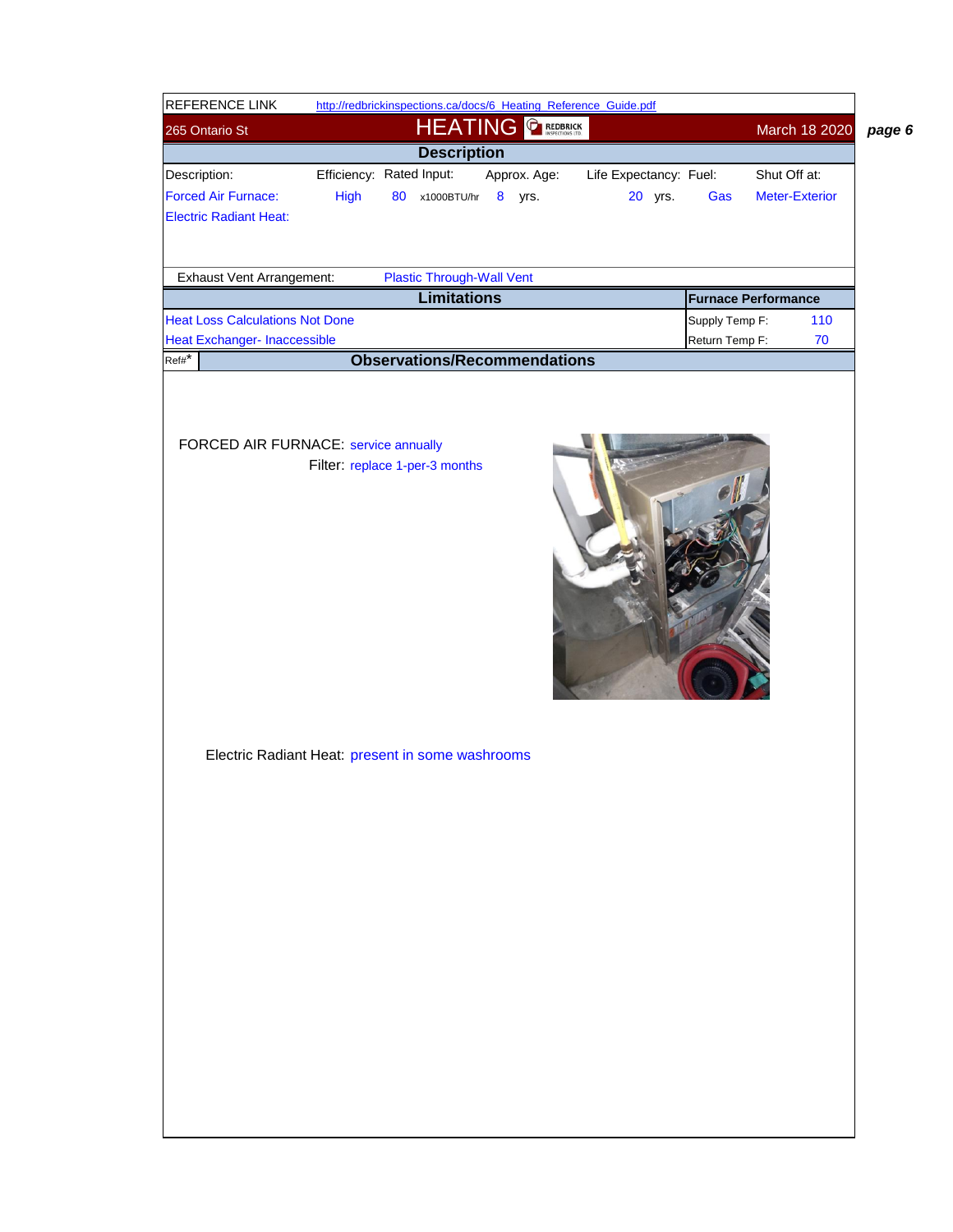| <b>REFERENCE LINK</b>         |                                          | http://redbrickinspections.ca/docs/7_AC_Heat_Pump_Reference_Guide.pdf               |                   |                            |                         |
|-------------------------------|------------------------------------------|-------------------------------------------------------------------------------------|-------------------|----------------------------|-------------------------|
| 265 Ontario St                |                                          | <b>COOLING/Heat Pumps</b>                                                           | <b>C</b> REDBRICK |                            | March 18 2020<br>page 7 |
|                               |                                          | <b>Description</b>                                                                  |                   |                            |                         |
| Description:                  |                                          | Cooling Capacity:                                                                   | Approx. Age:      | Typical Life Expectancy:   |                         |
| Air Conditioner (air-cooled): |                                          | 30 x1,000 BTU/hr                                                                    | 3 yrs. old        | 10 to 15 yrs.              |                         |
|                               |                                          |                                                                                     |                   |                            |                         |
|                               |                                          |                                                                                     |                   |                            |                         |
|                               |                                          | <b>Limitations</b>                                                                  |                   | <b>Cooling Performance</b> |                         |
|                               | <b>Cannot Test With Low Outdoor Temp</b> |                                                                                     |                   | Supply Temp F:             |                         |
|                               |                                          |                                                                                     |                   | Return Temp F:             |                         |
| $Ref#*$                       |                                          | <b>Observations/Recommendations</b>                                                 |                   |                            |                         |
|                               |                                          |                                                                                     |                   |                            |                         |
|                               |                                          |                                                                                     |                   |                            |                         |
|                               |                                          | AIR CONDITIONER: not tested: should be serviced before using                        |                   |                            |                         |
|                               |                                          |                                                                                     |                   |                            |                         |
|                               |                                          |                                                                                     |                   |                            |                         |
|                               |                                          |                                                                                     |                   |                            |                         |
|                               |                                          |                                                                                     |                   |                            |                         |
|                               |                                          |                                                                                     |                   |                            |                         |
|                               |                                          |                                                                                     |                   |                            |                         |
|                               |                                          |                                                                                     |                   |                            |                         |
|                               |                                          |                                                                                     |                   |                            |                         |
|                               |                                          |                                                                                     |                   |                            |                         |
|                               |                                          |                                                                                     |                   |                            |                         |
|                               |                                          |                                                                                     |                   |                            |                         |
|                               |                                          |                                                                                     |                   |                            |                         |
|                               |                                          |                                                                                     |                   |                            |                         |
|                               |                                          |                                                                                     |                   |                            |                         |
|                               |                                          |                                                                                     |                   |                            |                         |
|                               |                                          | Comments: 3rd level typically more difficult to cool- may require supplemental unit |                   |                            |                         |
|                               |                                          |                                                                                     |                   |                            |                         |
|                               |                                          |                                                                                     |                   |                            |                         |
|                               |                                          |                                                                                     |                   |                            |                         |
|                               |                                          |                                                                                     |                   |                            |                         |
|                               |                                          |                                                                                     |                   |                            |                         |
|                               |                                          |                                                                                     |                   |                            |                         |
|                               |                                          |                                                                                     |                   |                            |                         |
|                               |                                          |                                                                                     |                   |                            |                         |
|                               |                                          |                                                                                     |                   |                            |                         |
|                               |                                          |                                                                                     |                   |                            |                         |
|                               |                                          |                                                                                     |                   |                            |                         |
|                               |                                          |                                                                                     |                   |                            |                         |
|                               |                                          |                                                                                     |                   |                            |                         |
|                               |                                          |                                                                                     |                   |                            |                         |
|                               |                                          |                                                                                     |                   |                            |                         |
|                               |                                          |                                                                                     |                   |                            |                         |
|                               |                                          |                                                                                     |                   |                            |                         |
|                               |                                          |                                                                                     |                   |                            |                         |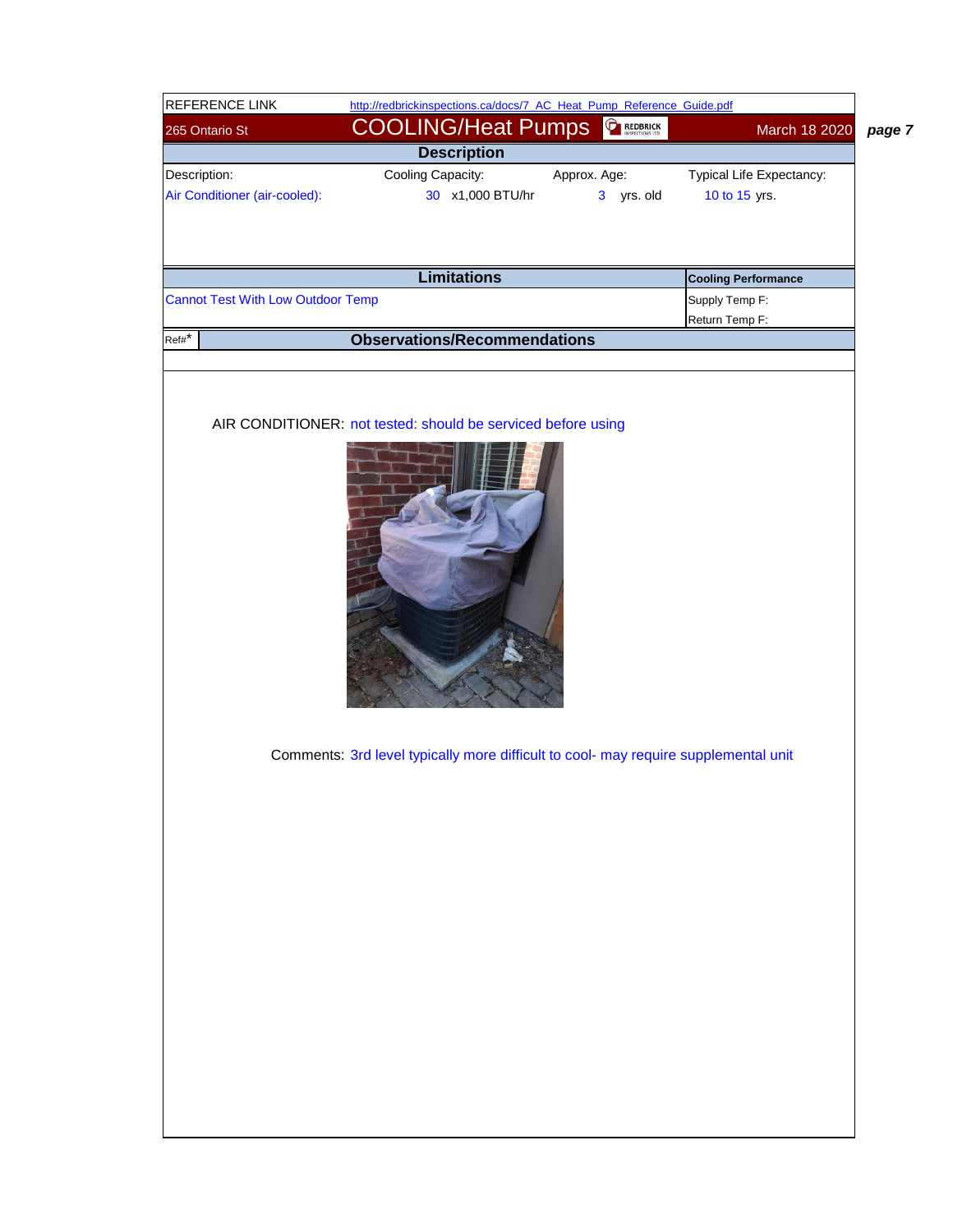| REFERENCE LINK                                                            |          | http://redbrickinspections.ca/docs/8_Insulation_Ventilation_Reference_Guide.pdf                                                                                                                       |                         |                         |
|---------------------------------------------------------------------------|----------|-------------------------------------------------------------------------------------------------------------------------------------------------------------------------------------------------------|-------------------------|-------------------------|
| 265 Ontario St                                                            |          | <b>INSULATION/VENTILATION &amp; REDBRICK</b>                                                                                                                                                          |                         | March 18 2020<br>page 8 |
|                                                                           |          | <b>Description</b>                                                                                                                                                                                    |                         |                         |
| Material:                                                                 | Location | R-Value<br>Air/Vapour Barrier:                                                                                                                                                                        | Venting:<br><b>Roof</b> |                         |
|                                                                           |          | <b>Limitations</b>                                                                                                                                                                                    |                         |                         |
| <b>Access Not Gained To Roof Space</b>                                    |          | <b>Access Not Gained To Flat Roof</b>                                                                                                                                                                 |                         |                         |
| <b>Access Not Gained To Wall Space</b>                                    |          |                                                                                                                                                                                                       |                         |                         |
| $Ref#*$                                                                   |          | <b>Observations/Recommendations</b>                                                                                                                                                                   |                         |                         |
|                                                                           |          | house built in 2012 therefore insulation and ventilation<br>expected to be code compliant<br>Basement Walls: spray foam observed in joist headers which suggest above average<br>insulation installed |                         |                         |
| Note: adding insulation is considered an improvement rather than a repair |          |                                                                                                                                                                                                       | R-values are estimated  |                         |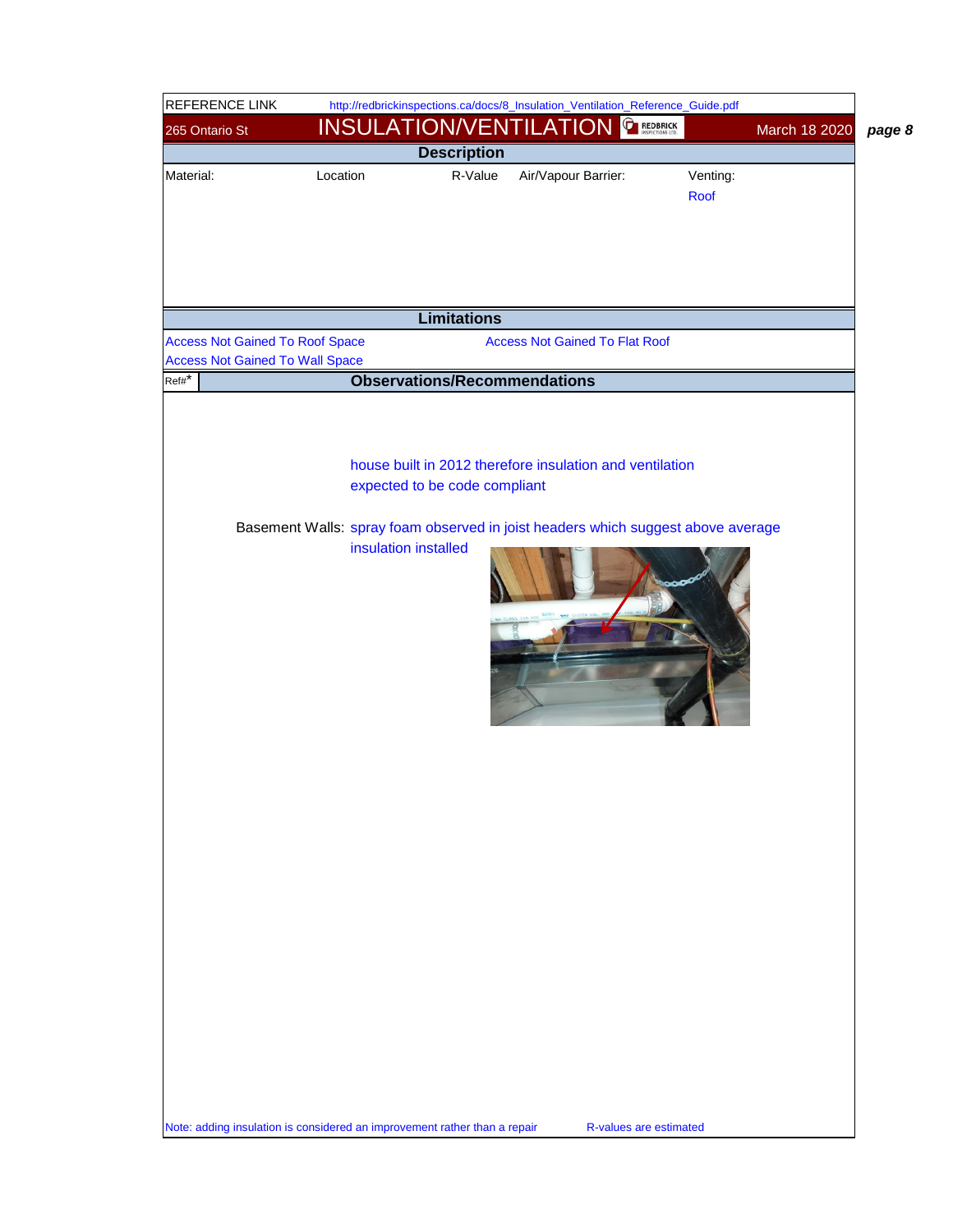| <b>REFERENCE LINK</b>                                     | http://redbrickinspections.ca/docs/9_Plumbing_Reference_Guide.pdf          |                                         |               |        |
|-----------------------------------------------------------|----------------------------------------------------------------------------|-----------------------------------------|---------------|--------|
| 265 Ontario St                                            | <b>PLUMBING</b>                                                            | <b>CAREDBRICK</b>                       | March 18 2020 | page 9 |
|                                                           | <b>Description</b>                                                         |                                         |               |        |
| Service Piping into House:                                | Main Shut Off Valve at:                                                    | Water Flow (Pressure):                  |               |        |
| Copper                                                    | <b>Basement</b>                                                            | Good                                    |               |        |
| Supply Piping & Pump(s):                                  | Waste Piping & Pump(s):                                                    | <b>Water Heater</b>                     |               |        |
| Copper                                                    | <b>Plastic</b>                                                             |                                         |               |        |
| <b>Plastic</b>                                            |                                                                            | <b>Type: Induced Draft</b>              |               |        |
|                                                           |                                                                            | Fuel Type: Gas                          |               |        |
|                                                           |                                                                            | Capacity: 40 Gal                        |               |        |
|                                                           |                                                                            | Age Yrs.: 8                             |               |        |
|                                                           |                                                                            | Life Expectancy: 15                     |               |        |
|                                                           | <b>Limitations</b>                                                         |                                         |               |        |
| Isolating/Relief Valves & Main Shut Off Valves Not Tested |                                                                            | <b>Concealed Plumbing not Inspected</b> |               |        |
| Kitchen and Laundry Appliances Were Not Inspected         |                                                                            | <b>Tub/Sink Overflows Not Tested</b>    |               |        |
| $Ref#*$                                                   | <b>Observations/Recommendations</b>                                        |                                         |               |        |
|                                                           |                                                                            |                                         |               |        |
|                                                           |                                                                            |                                         |               |        |
|                                                           |                                                                            |                                         |               |        |
|                                                           | Washroom(s): overall in good repair                                        |                                         |               |        |
|                                                           |                                                                            |                                         |               |        |
|                                                           |                                                                            |                                         |               |        |
|                                                           | Kitchen(s) overall in good repair                                          |                                         |               |        |
|                                                           |                                                                            |                                         |               |        |
|                                                           |                                                                            |                                         |               |        |
|                                                           | Comments: 3rd level: odour from washroom and/or laundry area               |                                         |               |        |
|                                                           | usually due to debris in drains - recommend plumber                        |                                         |               |        |
|                                                           | service/clean drains                                                       |                                         |               |        |
|                                                           |                                                                            |                                         |               |        |
|                                                           | WASTE PIPING: a back flow valve has been installed to the main waste drain |                                         |               |        |
|                                                           |                                                                            |                                         |               |        |
|                                                           |                                                                            |                                         |               |        |
|                                                           |                                                                            |                                         |               |        |
|                                                           | Comments: basement steamer was functional                                  |                                         |               |        |
|                                                           | should install drip pan and drip tube to safety valve - minor              |                                         |               |        |
|                                                           |                                                                            |                                         |               |        |
|                                                           |                                                                            |                                         |               |        |
|                                                           |                                                                            |                                         |               |        |
|                                                           |                                                                            |                                         |               |        |
|                                                           |                                                                            |                                         |               |        |
|                                                           |                                                                            |                                         |               |        |
|                                                           |                                                                            |                                         |               |        |
|                                                           |                                                                            |                                         |               |        |
|                                                           |                                                                            |                                         |               |        |
|                                                           |                                                                            |                                         |               |        |
|                                                           |                                                                            |                                         |               |        |
|                                                           |                                                                            |                                         |               |        |
|                                                           |                                                                            |                                         |               |        |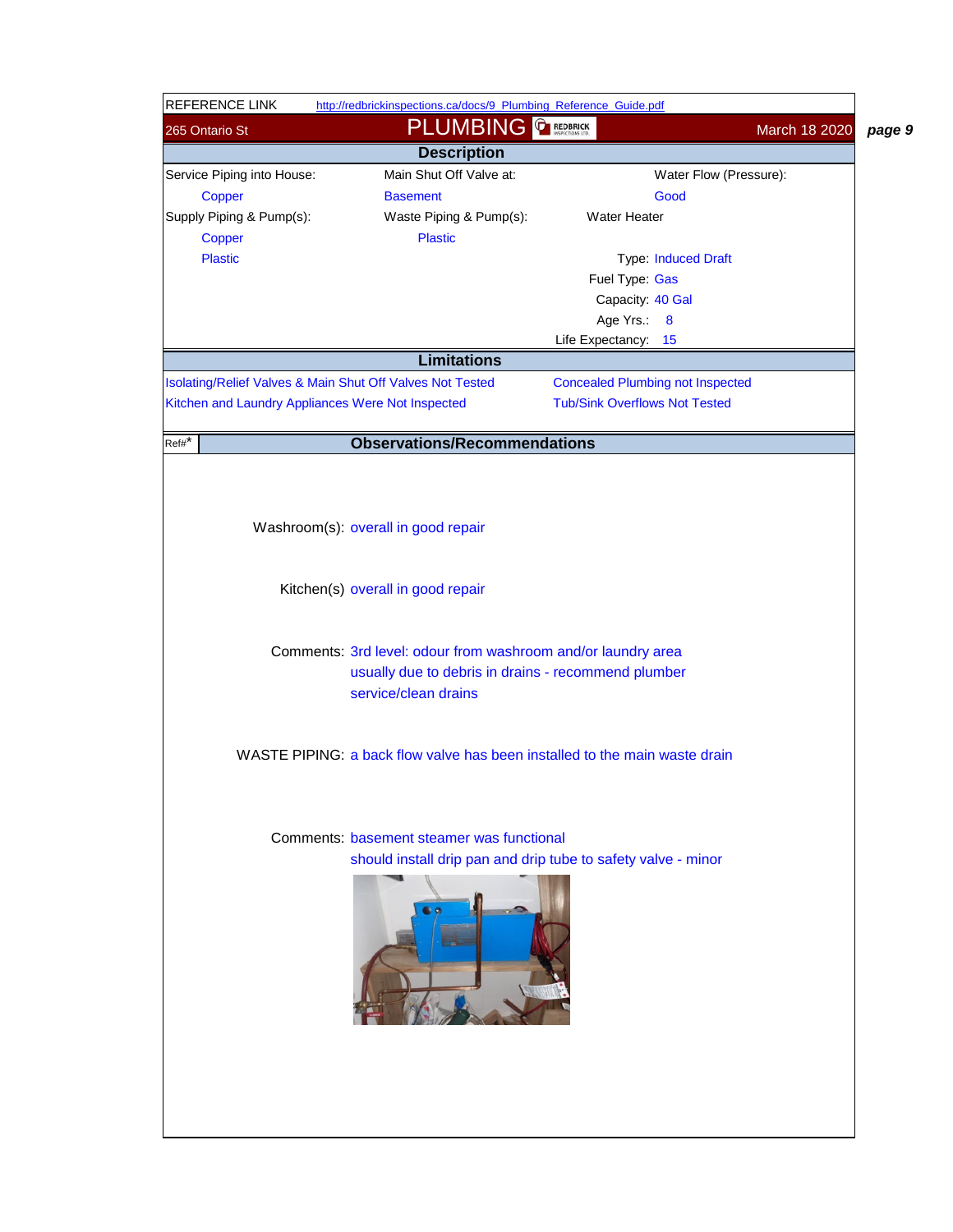| <b>INTERIOR GREDBRICK</b><br>March 18 2020<br>page 10<br>265 Ontario St<br><b>Description</b><br>Ceiling Finishes:<br><b>Wall Finishes:</b><br>Windows:<br><b>Exterior Doors:</b><br><b>Drywall</b><br><b>Drywall</b><br><b>Double Glazing</b><br>Wood<br><b>Casement</b><br><b>Sliding Glass</b><br>Fixed<br>Skylight(s)<br>Fireplaces:<br>Fireplace Fuel:<br><b>Zero Clearance</b><br>Gas<br><b>Limitations</b><br>Restricted/No Access To:<br>Foundation Not Visible 99 %<br>CO Detectors, Security Systems, Central Vacuum, Chimney Flues Not Inspected<br><b>Drainage Tile Not Visible</b><br>Storage/Furnishings in Some Areas Limited Inspection<br><b>Observations/Recommendations</b><br>$Ref\#$ *<br>Floors/Walls/Ceilings: overall in good repair<br>Trim/Cabinets/Counters: overall in good repair<br>Windows/Doors: overall in good repair<br>Door(s): 2nd level rear bedroom door: door latch installed backwards-repair<br>FIREPLACE: service annually<br>**Basement Leakage: presently no leaking detected with moisture meter random sampling<br>the basement has been damp-proofed which will minimize moisture<br>sump pump: service annually, recommend lower float to minimize<br>standing water in sump pit, sump pump includes a back up battery<br>CO/Smoke detectors:<br>please ensure one per level each with annual maintenance, this is a life<br>safety concern and mandatory by law<br>**<br>Steps recommended in order to minimize basement leakage<br>1. gutters, downspouts, grading, driveways:<br>ongoing maintenance and repair/see Exterior<br>Environmental/Health Concerns:<br>http://redbrickinspections.ca/docs/11_Environmental_Reference_Guide.pdf | <b>REFERENCE LINK</b> |  | http://redbrickinspections.ca/docs/10 Interior Reference Guide.pdf |  |  |  |
|-----------------------------------------------------------------------------------------------------------------------------------------------------------------------------------------------------------------------------------------------------------------------------------------------------------------------------------------------------------------------------------------------------------------------------------------------------------------------------------------------------------------------------------------------------------------------------------------------------------------------------------------------------------------------------------------------------------------------------------------------------------------------------------------------------------------------------------------------------------------------------------------------------------------------------------------------------------------------------------------------------------------------------------------------------------------------------------------------------------------------------------------------------------------------------------------------------------------------------------------------------------------------------------------------------------------------------------------------------------------------------------------------------------------------------------------------------------------------------------------------------------------------------------------------------------------------------------------------------------------------------------------------------------------------------------------------|-----------------------|--|--------------------------------------------------------------------|--|--|--|
|                                                                                                                                                                                                                                                                                                                                                                                                                                                                                                                                                                                                                                                                                                                                                                                                                                                                                                                                                                                                                                                                                                                                                                                                                                                                                                                                                                                                                                                                                                                                                                                                                                                                                               |                       |  |                                                                    |  |  |  |
|                                                                                                                                                                                                                                                                                                                                                                                                                                                                                                                                                                                                                                                                                                                                                                                                                                                                                                                                                                                                                                                                                                                                                                                                                                                                                                                                                                                                                                                                                                                                                                                                                                                                                               |                       |  |                                                                    |  |  |  |
|                                                                                                                                                                                                                                                                                                                                                                                                                                                                                                                                                                                                                                                                                                                                                                                                                                                                                                                                                                                                                                                                                                                                                                                                                                                                                                                                                                                                                                                                                                                                                                                                                                                                                               | Floor Finishes:       |  |                                                                    |  |  |  |
|                                                                                                                                                                                                                                                                                                                                                                                                                                                                                                                                                                                                                                                                                                                                                                                                                                                                                                                                                                                                                                                                                                                                                                                                                                                                                                                                                                                                                                                                                                                                                                                                                                                                                               | <b>Wood</b>           |  |                                                                    |  |  |  |
|                                                                                                                                                                                                                                                                                                                                                                                                                                                                                                                                                                                                                                                                                                                                                                                                                                                                                                                                                                                                                                                                                                                                                                                                                                                                                                                                                                                                                                                                                                                                                                                                                                                                                               | <b>Ceramic Tile</b>   |  |                                                                    |  |  |  |
|                                                                                                                                                                                                                                                                                                                                                                                                                                                                                                                                                                                                                                                                                                                                                                                                                                                                                                                                                                                                                                                                                                                                                                                                                                                                                                                                                                                                                                                                                                                                                                                                                                                                                               |                       |  |                                                                    |  |  |  |
|                                                                                                                                                                                                                                                                                                                                                                                                                                                                                                                                                                                                                                                                                                                                                                                                                                                                                                                                                                                                                                                                                                                                                                                                                                                                                                                                                                                                                                                                                                                                                                                                                                                                                               |                       |  |                                                                    |  |  |  |
|                                                                                                                                                                                                                                                                                                                                                                                                                                                                                                                                                                                                                                                                                                                                                                                                                                                                                                                                                                                                                                                                                                                                                                                                                                                                                                                                                                                                                                                                                                                                                                                                                                                                                               |                       |  |                                                                    |  |  |  |
|                                                                                                                                                                                                                                                                                                                                                                                                                                                                                                                                                                                                                                                                                                                                                                                                                                                                                                                                                                                                                                                                                                                                                                                                                                                                                                                                                                                                                                                                                                                                                                                                                                                                                               |                       |  |                                                                    |  |  |  |
|                                                                                                                                                                                                                                                                                                                                                                                                                                                                                                                                                                                                                                                                                                                                                                                                                                                                                                                                                                                                                                                                                                                                                                                                                                                                                                                                                                                                                                                                                                                                                                                                                                                                                               |                       |  |                                                                    |  |  |  |
|                                                                                                                                                                                                                                                                                                                                                                                                                                                                                                                                                                                                                                                                                                                                                                                                                                                                                                                                                                                                                                                                                                                                                                                                                                                                                                                                                                                                                                                                                                                                                                                                                                                                                               |                       |  |                                                                    |  |  |  |
|                                                                                                                                                                                                                                                                                                                                                                                                                                                                                                                                                                                                                                                                                                                                                                                                                                                                                                                                                                                                                                                                                                                                                                                                                                                                                                                                                                                                                                                                                                                                                                                                                                                                                               |                       |  |                                                                    |  |  |  |
|                                                                                                                                                                                                                                                                                                                                                                                                                                                                                                                                                                                                                                                                                                                                                                                                                                                                                                                                                                                                                                                                                                                                                                                                                                                                                                                                                                                                                                                                                                                                                                                                                                                                                               |                       |  |                                                                    |  |  |  |
|                                                                                                                                                                                                                                                                                                                                                                                                                                                                                                                                                                                                                                                                                                                                                                                                                                                                                                                                                                                                                                                                                                                                                                                                                                                                                                                                                                                                                                                                                                                                                                                                                                                                                               |                       |  |                                                                    |  |  |  |
|                                                                                                                                                                                                                                                                                                                                                                                                                                                                                                                                                                                                                                                                                                                                                                                                                                                                                                                                                                                                                                                                                                                                                                                                                                                                                                                                                                                                                                                                                                                                                                                                                                                                                               |                       |  |                                                                    |  |  |  |
|                                                                                                                                                                                                                                                                                                                                                                                                                                                                                                                                                                                                                                                                                                                                                                                                                                                                                                                                                                                                                                                                                                                                                                                                                                                                                                                                                                                                                                                                                                                                                                                                                                                                                               |                       |  |                                                                    |  |  |  |
|                                                                                                                                                                                                                                                                                                                                                                                                                                                                                                                                                                                                                                                                                                                                                                                                                                                                                                                                                                                                                                                                                                                                                                                                                                                                                                                                                                                                                                                                                                                                                                                                                                                                                               |                       |  |                                                                    |  |  |  |
|                                                                                                                                                                                                                                                                                                                                                                                                                                                                                                                                                                                                                                                                                                                                                                                                                                                                                                                                                                                                                                                                                                                                                                                                                                                                                                                                                                                                                                                                                                                                                                                                                                                                                               |                       |  |                                                                    |  |  |  |
|                                                                                                                                                                                                                                                                                                                                                                                                                                                                                                                                                                                                                                                                                                                                                                                                                                                                                                                                                                                                                                                                                                                                                                                                                                                                                                                                                                                                                                                                                                                                                                                                                                                                                               |                       |  |                                                                    |  |  |  |
|                                                                                                                                                                                                                                                                                                                                                                                                                                                                                                                                                                                                                                                                                                                                                                                                                                                                                                                                                                                                                                                                                                                                                                                                                                                                                                                                                                                                                                                                                                                                                                                                                                                                                               |                       |  |                                                                    |  |  |  |
|                                                                                                                                                                                                                                                                                                                                                                                                                                                                                                                                                                                                                                                                                                                                                                                                                                                                                                                                                                                                                                                                                                                                                                                                                                                                                                                                                                                                                                                                                                                                                                                                                                                                                               |                       |  |                                                                    |  |  |  |
|                                                                                                                                                                                                                                                                                                                                                                                                                                                                                                                                                                                                                                                                                                                                                                                                                                                                                                                                                                                                                                                                                                                                                                                                                                                                                                                                                                                                                                                                                                                                                                                                                                                                                               |                       |  |                                                                    |  |  |  |
|                                                                                                                                                                                                                                                                                                                                                                                                                                                                                                                                                                                                                                                                                                                                                                                                                                                                                                                                                                                                                                                                                                                                                                                                                                                                                                                                                                                                                                                                                                                                                                                                                                                                                               |                       |  |                                                                    |  |  |  |
|                                                                                                                                                                                                                                                                                                                                                                                                                                                                                                                                                                                                                                                                                                                                                                                                                                                                                                                                                                                                                                                                                                                                                                                                                                                                                                                                                                                                                                                                                                                                                                                                                                                                                               |                       |  |                                                                    |  |  |  |
|                                                                                                                                                                                                                                                                                                                                                                                                                                                                                                                                                                                                                                                                                                                                                                                                                                                                                                                                                                                                                                                                                                                                                                                                                                                                                                                                                                                                                                                                                                                                                                                                                                                                                               |                       |  |                                                                    |  |  |  |
|                                                                                                                                                                                                                                                                                                                                                                                                                                                                                                                                                                                                                                                                                                                                                                                                                                                                                                                                                                                                                                                                                                                                                                                                                                                                                                                                                                                                                                                                                                                                                                                                                                                                                               |                       |  |                                                                    |  |  |  |
|                                                                                                                                                                                                                                                                                                                                                                                                                                                                                                                                                                                                                                                                                                                                                                                                                                                                                                                                                                                                                                                                                                                                                                                                                                                                                                                                                                                                                                                                                                                                                                                                                                                                                               |                       |  |                                                                    |  |  |  |
|                                                                                                                                                                                                                                                                                                                                                                                                                                                                                                                                                                                                                                                                                                                                                                                                                                                                                                                                                                                                                                                                                                                                                                                                                                                                                                                                                                                                                                                                                                                                                                                                                                                                                               |                       |  |                                                                    |  |  |  |
|                                                                                                                                                                                                                                                                                                                                                                                                                                                                                                                                                                                                                                                                                                                                                                                                                                                                                                                                                                                                                                                                                                                                                                                                                                                                                                                                                                                                                                                                                                                                                                                                                                                                                               |                       |  |                                                                    |  |  |  |
|                                                                                                                                                                                                                                                                                                                                                                                                                                                                                                                                                                                                                                                                                                                                                                                                                                                                                                                                                                                                                                                                                                                                                                                                                                                                                                                                                                                                                                                                                                                                                                                                                                                                                               |                       |  |                                                                    |  |  |  |
|                                                                                                                                                                                                                                                                                                                                                                                                                                                                                                                                                                                                                                                                                                                                                                                                                                                                                                                                                                                                                                                                                                                                                                                                                                                                                                                                                                                                                                                                                                                                                                                                                                                                                               |                       |  |                                                                    |  |  |  |
|                                                                                                                                                                                                                                                                                                                                                                                                                                                                                                                                                                                                                                                                                                                                                                                                                                                                                                                                                                                                                                                                                                                                                                                                                                                                                                                                                                                                                                                                                                                                                                                                                                                                                               |                       |  |                                                                    |  |  |  |
|                                                                                                                                                                                                                                                                                                                                                                                                                                                                                                                                                                                                                                                                                                                                                                                                                                                                                                                                                                                                                                                                                                                                                                                                                                                                                                                                                                                                                                                                                                                                                                                                                                                                                               |                       |  |                                                                    |  |  |  |
|                                                                                                                                                                                                                                                                                                                                                                                                                                                                                                                                                                                                                                                                                                                                                                                                                                                                                                                                                                                                                                                                                                                                                                                                                                                                                                                                                                                                                                                                                                                                                                                                                                                                                               |                       |  |                                                                    |  |  |  |
|                                                                                                                                                                                                                                                                                                                                                                                                                                                                                                                                                                                                                                                                                                                                                                                                                                                                                                                                                                                                                                                                                                                                                                                                                                                                                                                                                                                                                                                                                                                                                                                                                                                                                               |                       |  |                                                                    |  |  |  |
|                                                                                                                                                                                                                                                                                                                                                                                                                                                                                                                                                                                                                                                                                                                                                                                                                                                                                                                                                                                                                                                                                                                                                                                                                                                                                                                                                                                                                                                                                                                                                                                                                                                                                               |                       |  |                                                                    |  |  |  |
|                                                                                                                                                                                                                                                                                                                                                                                                                                                                                                                                                                                                                                                                                                                                                                                                                                                                                                                                                                                                                                                                                                                                                                                                                                                                                                                                                                                                                                                                                                                                                                                                                                                                                               |                       |  |                                                                    |  |  |  |
|                                                                                                                                                                                                                                                                                                                                                                                                                                                                                                                                                                                                                                                                                                                                                                                                                                                                                                                                                                                                                                                                                                                                                                                                                                                                                                                                                                                                                                                                                                                                                                                                                                                                                               |                       |  |                                                                    |  |  |  |
|                                                                                                                                                                                                                                                                                                                                                                                                                                                                                                                                                                                                                                                                                                                                                                                                                                                                                                                                                                                                                                                                                                                                                                                                                                                                                                                                                                                                                                                                                                                                                                                                                                                                                               |                       |  |                                                                    |  |  |  |
|                                                                                                                                                                                                                                                                                                                                                                                                                                                                                                                                                                                                                                                                                                                                                                                                                                                                                                                                                                                                                                                                                                                                                                                                                                                                                                                                                                                                                                                                                                                                                                                                                                                                                               |                       |  |                                                                    |  |  |  |
|                                                                                                                                                                                                                                                                                                                                                                                                                                                                                                                                                                                                                                                                                                                                                                                                                                                                                                                                                                                                                                                                                                                                                                                                                                                                                                                                                                                                                                                                                                                                                                                                                                                                                               |                       |  |                                                                    |  |  |  |
|                                                                                                                                                                                                                                                                                                                                                                                                                                                                                                                                                                                                                                                                                                                                                                                                                                                                                                                                                                                                                                                                                                                                                                                                                                                                                                                                                                                                                                                                                                                                                                                                                                                                                               |                       |  |                                                                    |  |  |  |
|                                                                                                                                                                                                                                                                                                                                                                                                                                                                                                                                                                                                                                                                                                                                                                                                                                                                                                                                                                                                                                                                                                                                                                                                                                                                                                                                                                                                                                                                                                                                                                                                                                                                                               |                       |  |                                                                    |  |  |  |
|                                                                                                                                                                                                                                                                                                                                                                                                                                                                                                                                                                                                                                                                                                                                                                                                                                                                                                                                                                                                                                                                                                                                                                                                                                                                                                                                                                                                                                                                                                                                                                                                                                                                                               |                       |  |                                                                    |  |  |  |